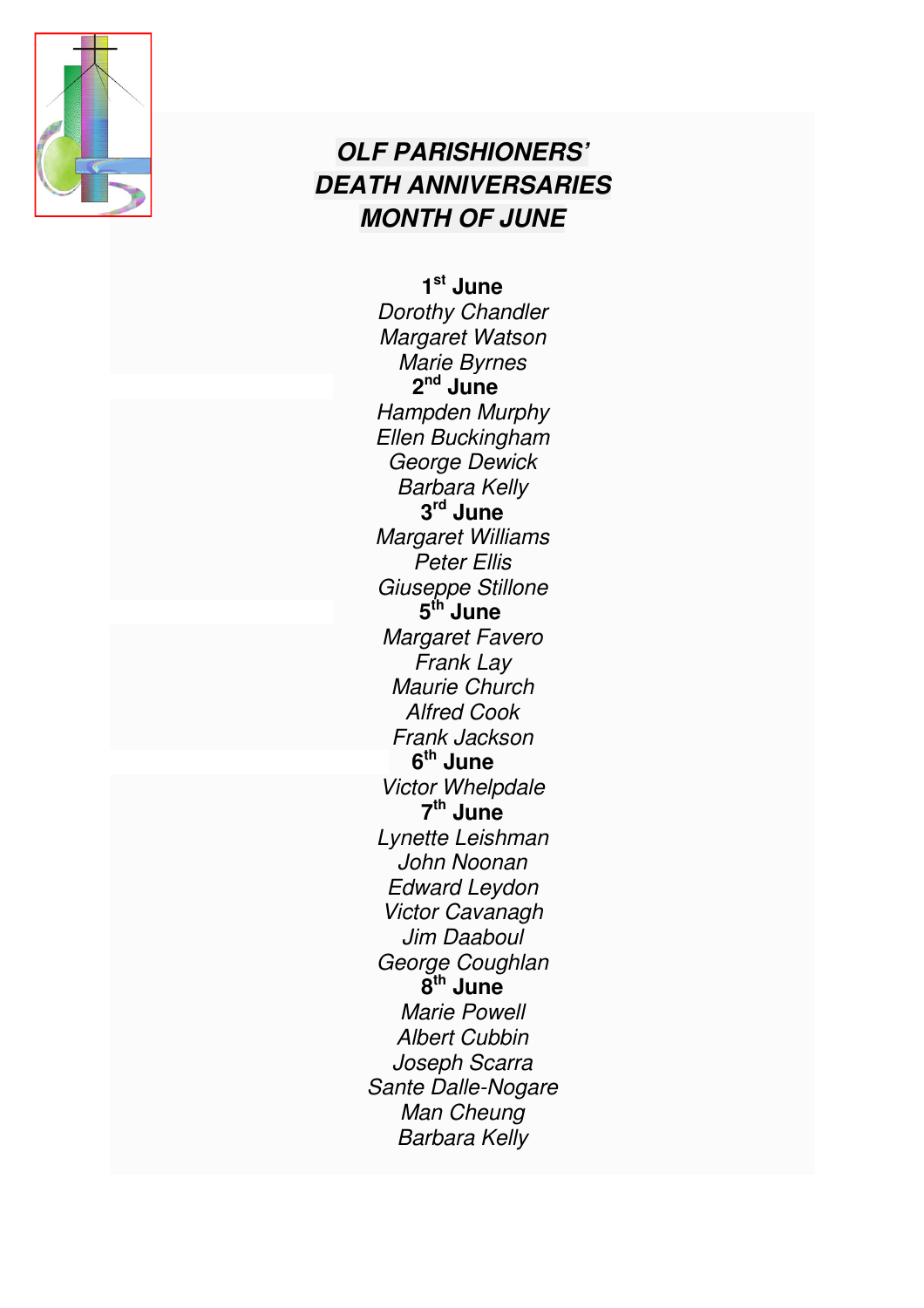**9 th June**  Irene Dooley **10th June**  Francis Grima Nancy Formica **11th June**  Loretta Wilson Betty Nugent **12th June**  George Fitzpatrick Claude Frith Freda Schofield Maureen Dewberry Leonie Nanopoulos Raymond Cutting Peter Leicht Elsie Grant **13th June**  Albert Talbot Wayne Burden Sharron Mallyon **14th June**  Francis Griffiths Tony Cini Iris Thompson Patricia Smith Gerardo Fischetti Maria Perla **15th June**  Mona Ratia Jim Monaghan Arthur Priddis Yit Wong **16th June** Joseph Bentley Albert Gibbs David Wilson Peter Tully Euginio Estavillo Sr Rita King osu Albert Moroney Gertrude Clegg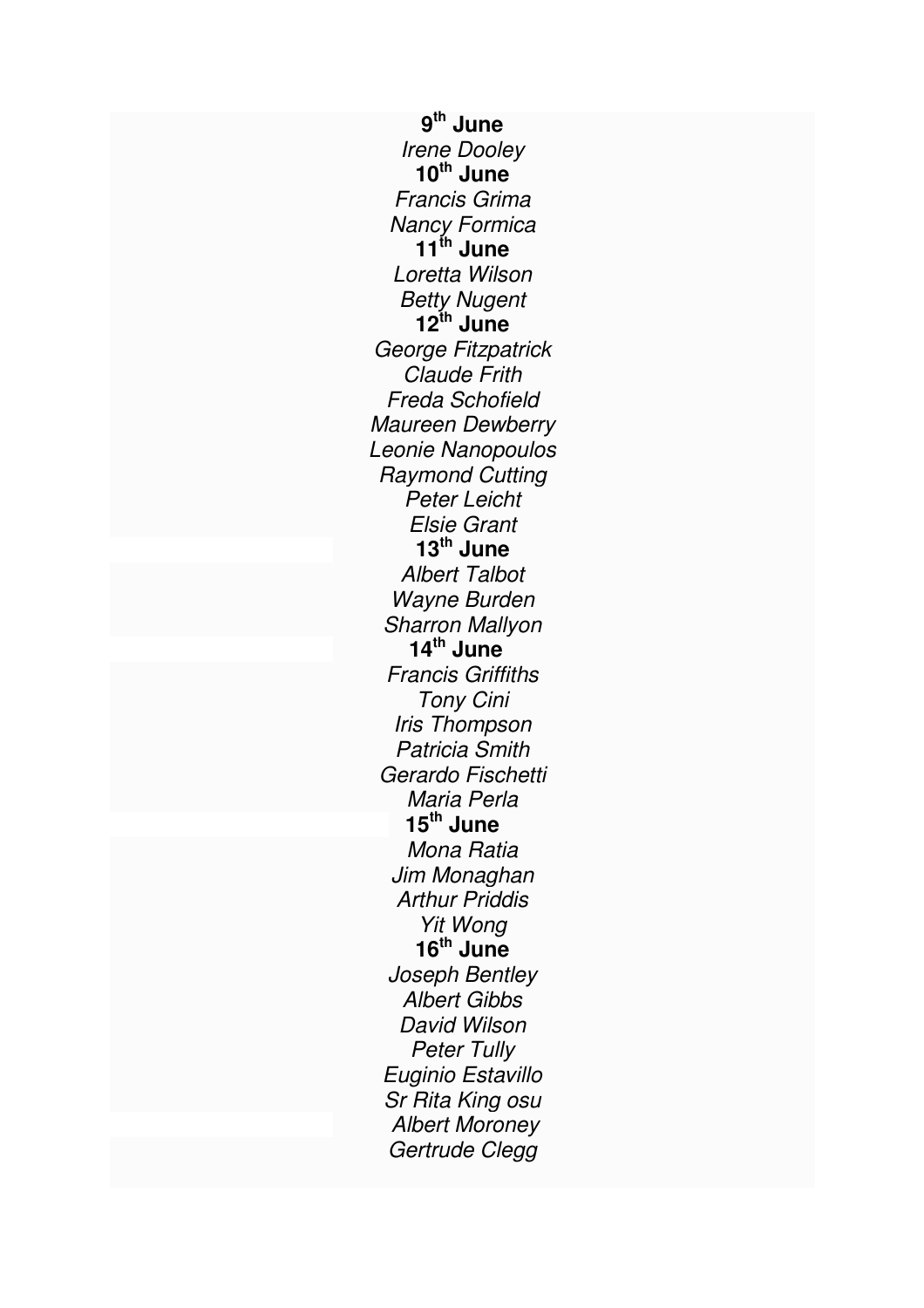**17th June** Felicity Cicutto Adelaide Nunes Angelo Di Matteo  $19^{th}$  **June** Winifred Dalton Francis Fowler John Fowler Gabrielle Livolsi Constance Cutrie Gertrude Conlon **20th June**  Roy Prout Rosalia Scardino Marie Hickey Vincenza Bartolillo Margolit Phillips **21st June**  Mauyra Wastie Norman Pemberton **22nd June**  William Schreiber Paul Griffith Lina Mangogna Stanley Chapman Lorenzo Menegus Kenneth Burden Angel Santoro **23rd June**  Harry Frist Giuseppe Algozzino Colleen McClelland **24th June**  Vincent Cromley Anne Sayer **Anton Sigueira** Lillian Hill Anthony Smith  **25th June** Frank Grant Joyce Williamson